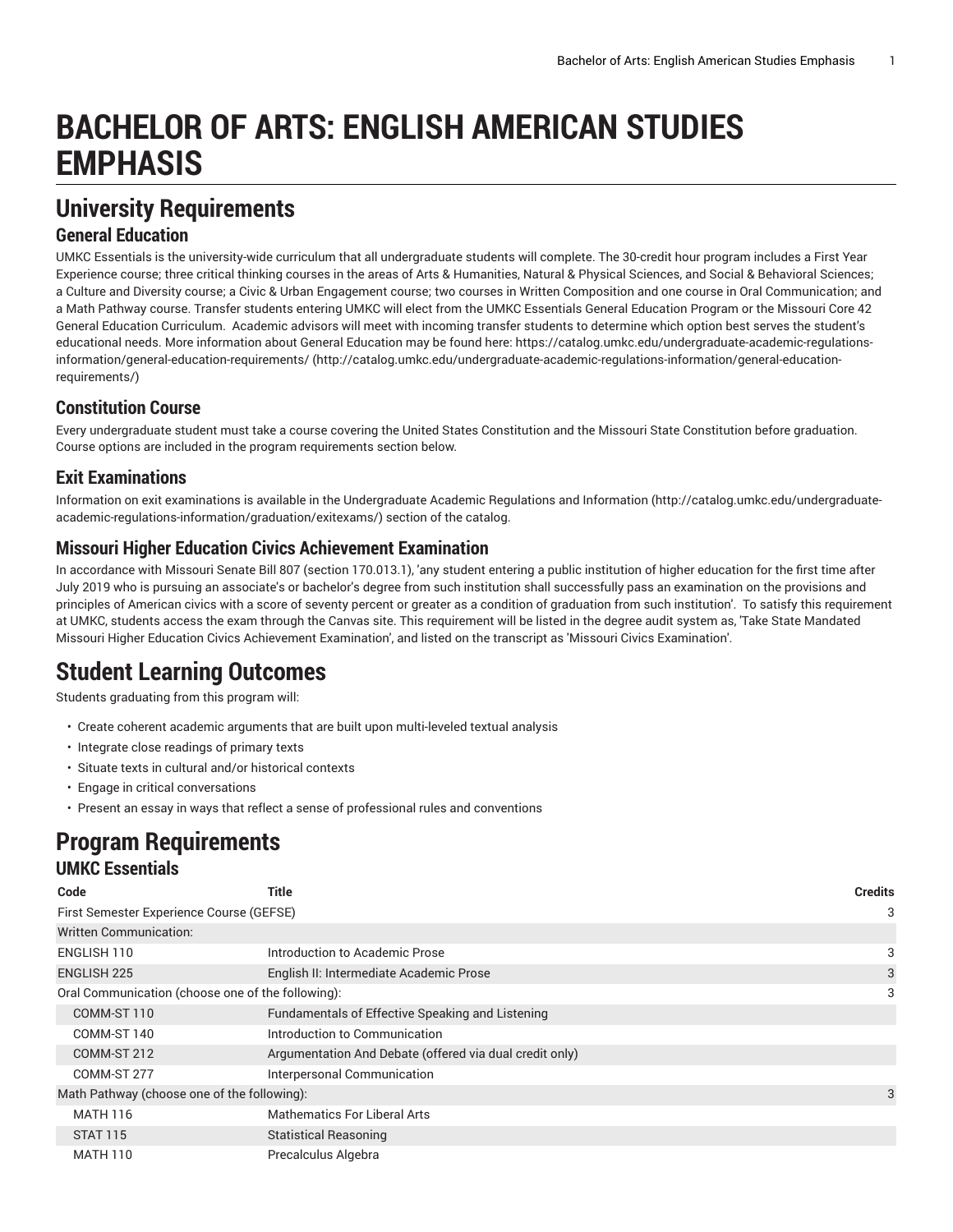| <b>MATH 120</b>                         | Precalculus (5 credit hours)                                             |    |
|-----------------------------------------|--------------------------------------------------------------------------|----|
| Any 200-level MATH or STAT course       |                                                                          |    |
|                                         | ACT Math Subscore of 28 or higher; or SAT Math Subscore of 660 or higher |    |
|                                         | Critical Thinking in Arts & Humanities (GECRT-AH)                        | 3  |
|                                         | Critical Thinking in Natural & Physical Sciences (GECRT-SC)              | 3  |
|                                         | Critical Thinking in Social & Behavioral Sciences (GECRT-SS)             | 3  |
| Culture & Diversity Course (GECDV)      |                                                                          | 3  |
| Civic & Urban Engagement Course (GECUE) |                                                                          | 3  |
| <b>Total Credits</b>                    |                                                                          | 30 |

### **Constitution Course Requirement**

Section 170.011.1 of the Missouri Revised Statutes, 2015, states that all candidates for a degree issued by a college or university in the state of Missouri must have "satisfactorily passed an examination on the provisions and principles of the Constitution of the United States and of the state of Missouri, and in American history and American institutions."

Courses at UMKC that satisfy this state requirement are:

| Code                         | Title                                      | <b>Credits</b> |
|------------------------------|--------------------------------------------|----------------|
| Choose one of the following: |                                            | 3              |
| CJC 364                      | The Supreme Court And The Criminal Process |                |
| HISTORY 101                  | U.S. History to 1877                       |                |
| HISTORY 102                  | U.S. History Since 1877                    |                |
| HONORS 230                   | <b>Honors American Government</b>          |                |
| POL-SCI 210                  | American Government                        |                |

Total Credits 3

There are a few other ways this requirement can be satisfied for students transferring to UMKC:

• Take an equivalent course from the list above at a regionally accredited institution.

- Earn credit for one of the above courses through AP, IB, or CLEP.
- Take a course that directly satisfies the Missouri Constitution Requirement at another Missouri institution.
- Have a previous bachelors degree (or higher) from a regionally accredited institution.
- Have an Associate of Arts degree from a regionally accredited institution.
- Complete the 42 Hour Core at a Missouri institution and have it listed on the official transcript.

#### **School of Humanities and Social Sciences Degree Requirements**

| Code                 | <b>Title</b>                                                                          | Credits |
|----------------------|---------------------------------------------------------------------------------------|---------|
|                      | Writing Intensive Course (300-level or above; satisfied in major requirements below): |         |
| <b>Total Credits</b> |                                                                                       |         |

#### **Major Requirements**

Students must successfully complete the major requirements below with at least 18 of the 36 required hours taken in the department at UMKC with 12 of those hours at the 300-level or above.

One of the courses taken below must be writing intensive.

| Code                                 | Title                                      | <b>Credits</b> |
|--------------------------------------|--------------------------------------------|----------------|
| I. Introductory Literature Course    |                                            | 3              |
| Choose one of the following courses: |                                            |                |
| ENGLISH 120                          | <b>Literary Monstrosities</b>              |                |
| <b>ENGLISH 123</b>                   | True Lives: Autobiographical Arts and Acts |                |
| ENGLISH 126                          | Popular Literature                         |                |
| <b>ENGLISH 207</b>                   | World Literature in English                |                |
| ENGLISH 214                          | Introduction To Fiction                    |                |
| ENGLISH 215                          | Introduction To Poetry                     |                |
| ENGLISH 216                          | The Craft of Creative Writing              |                |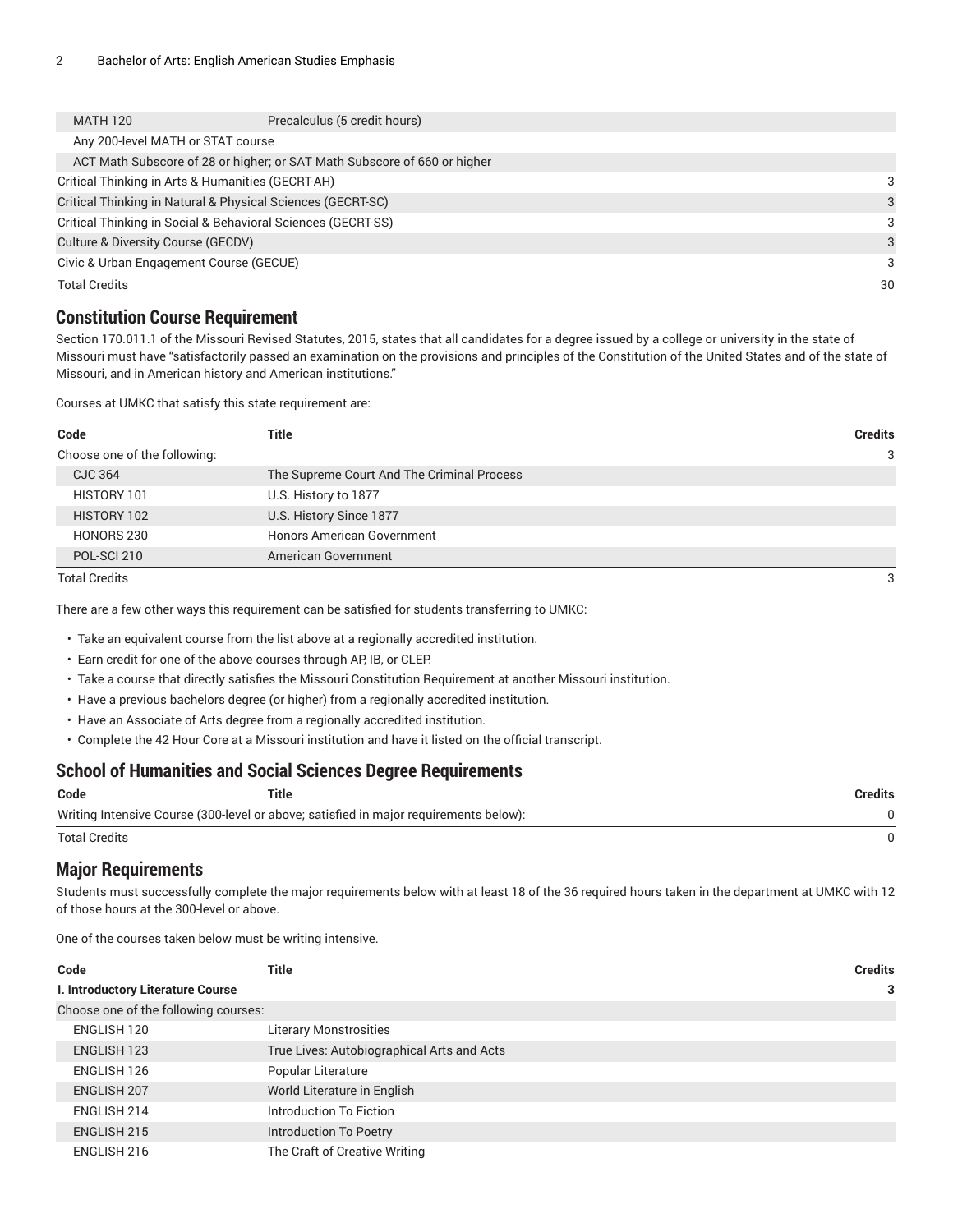| <b>ENGLISH 242</b>                      | Women Writing/Women Reading                                                  |   |
|-----------------------------------------|------------------------------------------------------------------------------|---|
| ENGLISH 270                             | <b>Writing Tutor Training Seminar</b>                                        |   |
| <b>ENGLISH 273</b>                      | <b>Science Fiction</b>                                                       |   |
| <b>ENGLISH 278</b>                      | Asian American Literature                                                    |   |
| <b>CLASSICS 119</b>                     | Myth and Literature                                                          |   |
| CLASSICS 210                            | Foundations Of Ancient World Literature I                                    |   |
| COMM-ST 203                             | Introduction to Journalism                                                   |   |
| II. Literary Surveys                    |                                                                              | 9 |
| Choose three of the following courses:  |                                                                              |   |
| <b>ENGLISH 311</b>                      | American Literature I <sup>2</sup>                                           |   |
| <b>ENGLISH 321</b>                      | American Literature II <sup>2</sup>                                          |   |
| ENGLISH 331                             | African American Literature I <sup>2</sup>                                   |   |
| <b>ENGLISH 333</b>                      | African American Literature II <sup>2</sup>                                  |   |
| <b>III. Rhetoric and Writing</b>        |                                                                              | 6 |
| Choose two of the following courses:    |                                                                              |   |
| ENGLISH 301WI                           | Writing And The Academy                                                      |   |
| ENGLISH 304WI                           | Professional and Technical Writing                                           |   |
| ENGLISH 305WI                           | Theory And Practice Of Composition                                           |   |
| ENGLISH 307WI                           | Language, Literacy, Power                                                    |   |
| ENGLISH 308                             | <b>Rhetorics of New Media</b>                                                |   |
| ENGLISH 309WI                           | <b>Rhetorics of Public Memory</b>                                            |   |
| ENGLISH 310                             | Introduction To Linguistics/Language Science                                 |   |
| <b>ENGLISH 320</b>                      | Structure Of English                                                         |   |
| ENGLISH 330                             | History Of The English Language                                              |   |
| <b>ENGLISH 342WI</b>                    | <b>Women And Rhetoric</b>                                                    |   |
| ENGLISH 380                             | Multimodal Writing and Rhetoric                                              |   |
| <b>ENGLISH 381</b>                      | <b>Composing Digital Environments</b>                                        |   |
| ENGLISH 430WI                           | <b>Technical Communication</b>                                               |   |
| <b>ENGLISH 441</b>                      | Girls, Literacies, and Print Culture                                         |   |
| <b>ENGLISH 477DH</b>                    | Studies in Digital Humanities <sup>1,2</sup>                                 |   |
| <b>ENGLISH 477RC</b>                    | Studies in Rhetoric and Composition <sup>1,2</sup>                           |   |
| IV. Methodology and Practice            |                                                                              |   |
| <b>ENGLISH 337</b>                      | <b>Introduction to American Studies</b>                                      | 3 |
| V. Cultural Issues:                     |                                                                              | 9 |
|                                         | Choose three of the following courses, of which two must be at the 400-level |   |
| ENGLISH 332WI                           | Race and Literature                                                          |   |
| ENGLISH 351                             | <b>Special Readings</b>                                                      |   |
| ENGLISH 367                             | Introduction to Latinx Literature                                            |   |
| ENGLISH 441                             | Girls, Literacies, and Print Culture <sup>2</sup>                            |   |
| <b>ENGLISH 447</b>                      | Theory and Criticism in English Studies                                      |   |
| <b>ENGLISH 450</b>                      | Special Readings <sup>1, 2, 3</sup>                                          |   |
| ENGLISH 499                             | <b>Senior Tutorial</b>                                                       |   |
| <b>VI. Multidisciplinary Electives:</b> |                                                                              | 6 |
|                                         | Choose two from the following courses, of which one must be at the 400-level |   |
| ANTHRO 103                              | Introduction To Cultural Anthropology                                        |   |
| ANTHRO 302                              | Social Stratification<br><b>Race And Ethnic Relations</b>                    |   |
| ANTHRO 322<br><b>BLKS 201</b>           | Global Systems and the Origins of Black American Culture and Institutions    |   |
| <b>BLKS 302</b>                         | Conceptual and Theoretical Foundations in African American Studies           |   |
| CONSVTY 353A                            | History And Development Of Jazz I                                            |   |
| CONSVTY 353WI                           | History and Development of Jazz II                                           |   |
| <b>CJC 332</b>                          | Race, Class and Justice                                                      |   |
|                                         |                                                                              |   |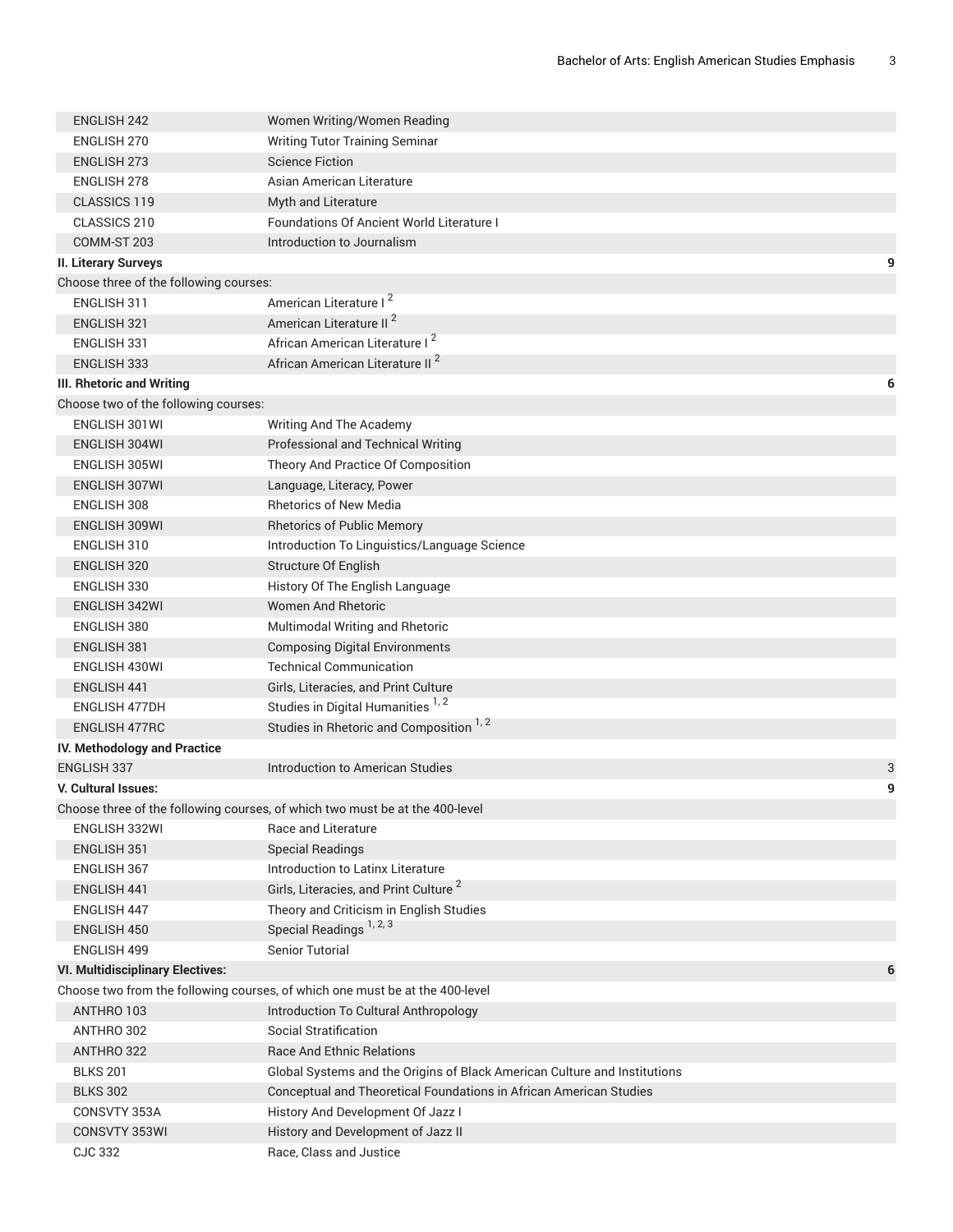| <b>CJC 431</b>       | Hate & Bias Crimes                                                       |
|----------------------|--------------------------------------------------------------------------|
| <b>ECON 314</b>      | Political Economy of Race, Class And Gender. Theory, History, And Policy |
| ENGLISH 311          | American Literature I <sup>2</sup>                                       |
| ENGLISH 312          | <b>Creative Writing I Fiction</b>                                        |
| <b>ENGLISH 315</b>   | <b>Creative Writing Poetry</b>                                           |
| ENGLISH 316          | <b>Literary Nonfiction</b>                                               |
| ENGLISH 317          | <b>British Literature I</b>                                              |
| ENGLISH 318          | <b>Bible As Literature</b>                                               |
| <b>ENGLISH 321</b>   | American Literature II <sup>2</sup>                                      |
| <b>ENGLISH 323</b>   | Shakespeare                                                              |
| <b>ENGLISH 327</b>   | <b>British Literature II</b>                                             |
| ENGLISH 331          | African American Literature I <sup>2</sup>                               |
| ENGLISH 332WI        | Race and Literature                                                      |
| ENGLISH 333          | African American Literature II                                           |
| <b>ENGLISH 351</b>   | Special Readings <sup>1, 2, 3</sup>                                      |
| <b>ENGLISH 367</b>   | Introduction to Latinx Literature <sup>2</sup>                           |
| <b>ENGLISH 433</b>   | Histories Of Writing, Reading, And Publishing 1, 2                       |
| <b>ENGLISH 441</b>   | Girls, Literacies, and Print Culture <sup>2</sup>                        |
| ENGLISH 450          | Special Readings <sup>1, 2, 3</sup>                                      |
| <b>ENGLISH 447</b>   | Theory and Criticism in English Studies                                  |
| <b>ENGLISH 477NS</b> | 19th-Century Studies <sup>1,2</sup>                                      |
| <b>ENGLISH 477TS</b> | 20th- and 21st-Century Studies 1, 2                                      |
| <b>ENGLISH 477SG</b> | Studies in Genre <sup>1,2</sup>                                          |
| <b>ENGLISH 477SA</b> | Studies in Authorship <sup>1,2</sup>                                     |
| <b>ENGLISH 477DH</b> | Studies in Digital Humanities 1, 2                                       |
| <b>ENGLISH 448</b>   | External Internship                                                      |
| <b>ENGLISH 449A</b>  | <b>Publication Practicum</b>                                             |
| <b>ENGLISH 449B</b>  | <b>Publication Practicum</b>                                             |
| <b>ENGLISH 449C</b>  | <b>Publication Practicum</b>                                             |
| <b>GEOG 309</b>      | Urban Geography                                                          |
| HISTORY 358          | History of the Early American South                                      |
| HISTORY 379          | Museums, Monuments, and American Life: An Introduction to Public History |
| HISTORY 398          | Black Civil Rights in the 20th and 21st Centuries                        |
| HISTORY 404          | Women, Gender and Sexuality in Latin America                             |
| HISTORY 405          | Colonial Latin America (From the Encounter to the Early 19th Century)    |
| HISTORY 406          | Modern Latin America                                                     |
| HISTORY 407          | Latin American Crises and Opportunities                                  |
| <b>LLS 201</b>       | Introduction to Latinx and Latin American Studies                        |
| ART-HIST 315         | Arts Of African and New World Cultures                                   |
| ART-HIST 421         | Made in the USA: Latinx Art and Experience                               |
| SPANISH 351          | Latin American Civilization                                              |
| SPANISH 365          | The Search for Mexican Identity                                          |
| SPANISH 384          | Spanish American Literature and Cultures II                              |
| URBAN ST 346         | Urban Latin America                                                      |
| <b>WGS 201</b>       | Introduction To Women's, Gender, and Sexuality Studies                   |
| <b>WGS 301</b>       | Introduction to Feminist Theory                                          |

Total Credits 36

1 These courses, when offered with different content, are repeatable for credit.

2 These courses, which may fit in more than one category, **may only be used once towards the 36 credit hour total**.

3 These courses may apply, depending upon content, with advisor approval.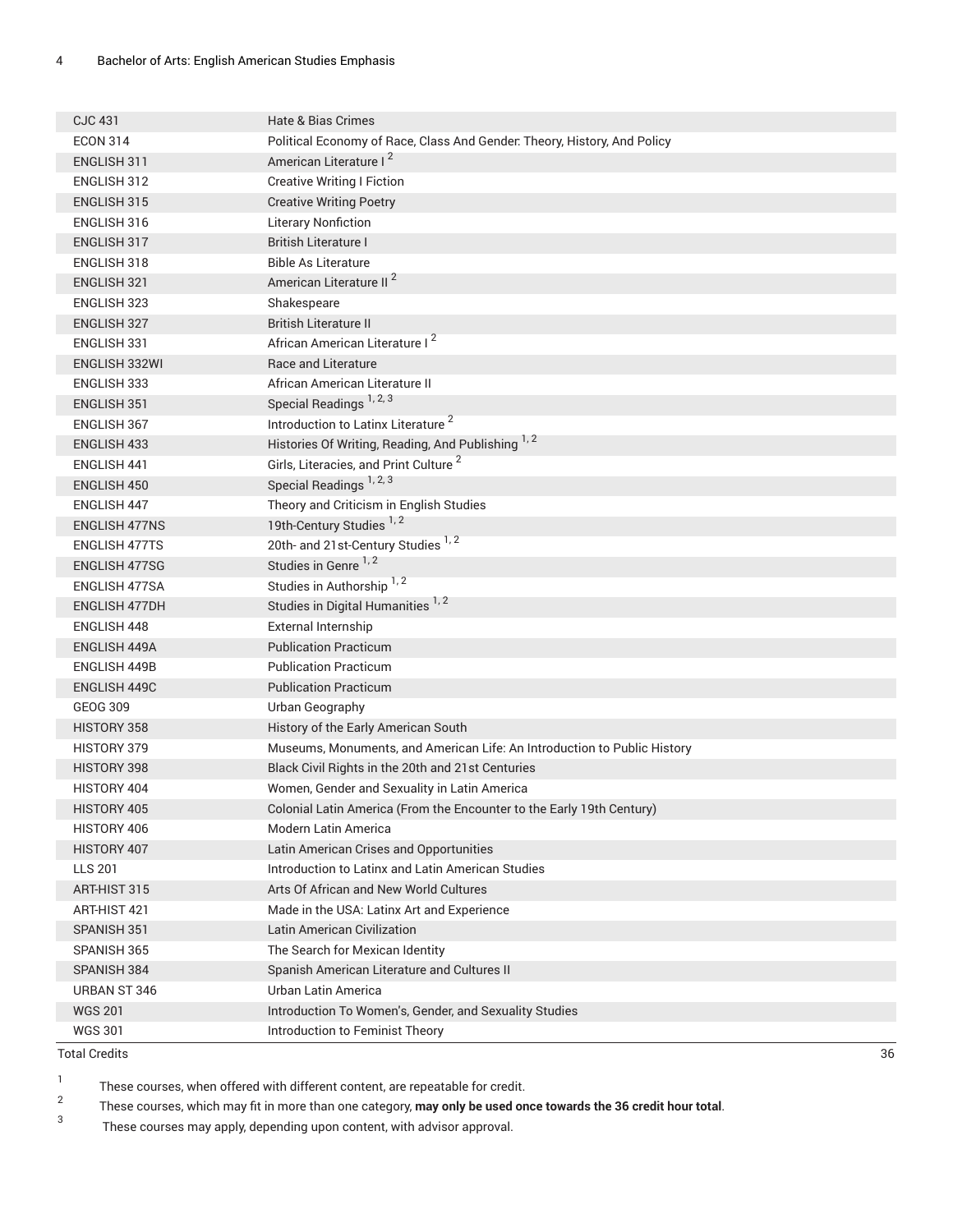### **General Electives**

Students must take elective credit hours to meet the minimum credit hour requirement for their degree, including at least 36 credit hours of coursework at the 300-level or above. The minimum required by the university is 120 credit hours, of which at least 30 credit hours must be taken at UMKC, but some degree programs require more.

**Code Title Credits**

**General Electives 51**

**Minimum GPA: 2.0**

**Total Credit Hours: 120**

# **Tools for Planning and Fulfilling Academic Requirements**

UMKC's Major Maps are detailed, semester by semester plans that lead a student to complete all degree requirements within four years. Plans include benchmarks and critical courses by term that assist a student's evaluation of progress and major "fit". In order to ensure that the appropriate courses are taken, students are encouraged to consult with the undergraduate advisor for this major. Please see the tab above to view the major map for this program.

UMKC's [Transfer](https://www.umkc.edu/admissions/transfer-guides.html) Guides [\(https://www.umkc.edu/admissions/transfer-guides.html](https://www.umkc.edu/admissions/transfer-guides.html)) provide detailed guidance on recommended transfer coursework, plans of study, transfer timelines, and transfer contact information. To ensure a seamless transfer experience, students are encouraged to work with both their community college advisor and a UMKC advisor when planning their coursework.

UMKC's [PlanMyDegree](https://www.umkc.edu/registrar/academic-programs/plan-my-degree.html) 'Audit' ([https://www.umkc.edu/registrar/academic-programs/plan-my-degree.html\)](https://www.umkc.edu/registrar/academic-programs/plan-my-degree.html) degree audit system provides an individual evaluation of all degree requirements (General Education, Degree Specific, Major Specific, etc.) for students' officially recorded (Office of Registration and Records) and "what if" exploratory plans of study. This evaluation is used to certify all graduation requirements.

UMKC's [PlanMyDegree](https://www.umkc.edu/registrar/academic-programs/plan-my-degree.html) 'Plans' [\(https://www.umkc.edu/registrar/academic-programs/plan-my-degree.html\)](https://www.umkc.edu/registrar/academic-programs/plan-my-degree.html) degree planning tool enables students to develop a personalized semester by semester plan of study towards completion of degree requirements for student's officially recorded (Office of Registration and Records) and "what if" exploratory plans of study. Update and edit your full plan to degree completion each term and confirm accuracy each semester with your Academic Advisor(s).

### **Major Map Four Year Graduation Plan - Courses & Critical Benchmarks for First Time College Students:**

UMKC's Major Maps are detailed, undergraduate four-year course outlines that inform students on the classes they should take and when to take them. Outlines are updated yearly. Graduate students should visit their program's individual school for program outlines.

The following is a sample course of study. Your path to graduation may vary based on factors such as college credit you earned while in high school, transfer work from other institutions of higher learning, and placement in Mathematics. You are responsible for checking prerequisites to any courses. It is the Student's responsibility to ensure that all program requirements are met. This guide is not a substitute for academic advisement.

| <b>First Year</b>                 |                |                                               |                |    |
|-----------------------------------|----------------|-----------------------------------------------|----------------|----|
| <b>Fall Semester</b>              | <b>Credits</b> | <b>Spring Semester</b>                        | <b>Credits</b> |    |
| GEFSE 101                         |                | 3 ENGLISH 225                                 |                | 3  |
| ENGLISH 110CC                     |                | 3 MATH 116 or STAT 115                        |                | 3  |
| GECRT-AH 101                      |                | 3 COMM-ST 110 or 277                          |                | 3  |
| HISTORY 101, 102, or POL-SCI 210  |                | 3 ENGLISH 337 <sup>CC</sup>                   |                | 3  |
| <b>General Elective</b>           |                | 3 General Elective                            |                | 3  |
|                                   |                | 15                                            |                | 15 |
|                                   |                |                                               |                |    |
| <b>Second Year</b>                |                |                                               |                |    |
| <b>Fall Semester</b>              | <b>Credits</b> | <b>Spring Semester</b>                        | <b>Credits</b> |    |
| 1XX/2XX Level Introductory Course |                | 3 ENGLISH 311, 321, 331, or 333 <sup>CC</sup> |                | 3  |
| GECRT-SS 101                      |                | 3 GECRT-SC 101                                |                | 3  |
| GECUE 201                         |                | 3 GECDV 201                                   |                | 3  |